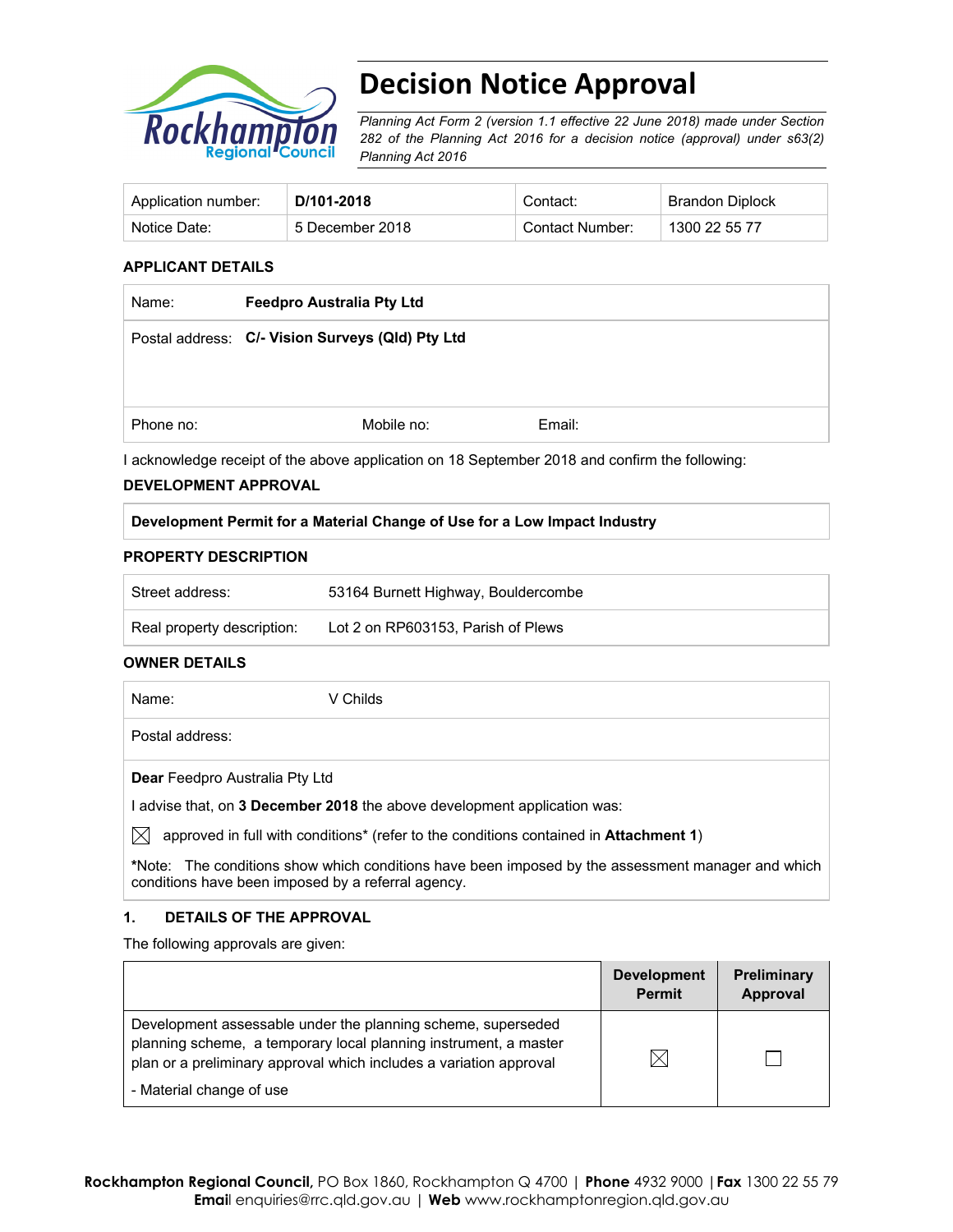# **2. CONDITIONS**

This approval is subject to the conditions in Attachment 1.

### **3. FURTHER DEVELOPMENT PERMITS REQUIRED**

Please be advised that the following development permits are required to be obtained before the development can be carried out:

| Type of development permit required | Subject of the required development permit |  |
|-------------------------------------|--------------------------------------------|--|
| Building Works                      |                                            |  |
| <b>Plumbing and Drainage Works</b>  |                                            |  |

#### **4. SUBMISSIONS** NIL

# **5. REFERRAL AGENCIES**

The following Referral Agencies were activated by this application.

| For an application involving                                                                                                                                                                                           | Name of<br>agency                                   | <b>Status</b> | <b>Address</b>                                                                          |  |  |  |
|------------------------------------------------------------------------------------------------------------------------------------------------------------------------------------------------------------------------|-----------------------------------------------------|---------------|-----------------------------------------------------------------------------------------|--|--|--|
| STATE TRANSPORT INFRASTRUCTURE (State transport corridors and future State transport<br>corridors)                                                                                                                     |                                                     |               |                                                                                         |  |  |  |
| Schedule 10, Part 9, Division 4, Subdivision 2, Table 4 – Material change of use of premises near a State<br>transport corridor or that is a future State transport corridor                                           |                                                     |               |                                                                                         |  |  |  |
| Development application for a material<br>change of use, other than an excluded<br>material change of use, that is assessable<br>development under a local categorising<br>instrument, if all or part of the premises- | Department of<br>Transport and<br><b>Main Roads</b> | Concurrence   | Department of State<br>Development,<br>Manufacturing,<br>Infrastructure and<br>Planning |  |  |  |
| (a) are within 25m of a State transport<br>corridor; or                                                                                                                                                                |                                                     |               | Online:                                                                                 |  |  |  |
| (b) are a future State transport corridor; or                                                                                                                                                                          |                                                     |               | https://prod2.dev-                                                                      |  |  |  |
| (c) are—                                                                                                                                                                                                               |                                                     |               | assess.gld.gov.au/suit                                                                  |  |  |  |
| (i) adjacent to a road that intersects with a<br>State-controlled road; and                                                                                                                                            |                                                     |               | e/<br>Postal:                                                                           |  |  |  |
| (ii) within 100m of the intersection                                                                                                                                                                                   |                                                     |               | <b>PO Box 113</b>                                                                       |  |  |  |
|                                                                                                                                                                                                                        |                                                     |               | Rockhampton Qld<br>4700                                                                 |  |  |  |

## **6. THE APPROVED PLANS**

### **The approved development must be completed and maintained generally in accordance with the approved drawings and documents:**

| <b>Drawing/Report Title</b> | <b>Prepared By</b>    | Date              | <b>Reference Number</b> | <b>Revision</b> |
|-----------------------------|-----------------------|-------------------|-------------------------|-----------------|
| Proposed<br>Development     | <b>Vision Survevs</b> | 18 September 2018 | 18245-PP-01             |                 |

# **7. CURRENCY PERIOD FOR THE APPROVAL (s.85 of the** *Planning Act***)**

The standard currency periods stated in section 85 of *Planning Act 2016* apply to each aspect of development in this approval, if not stated in the conditions of approval attached.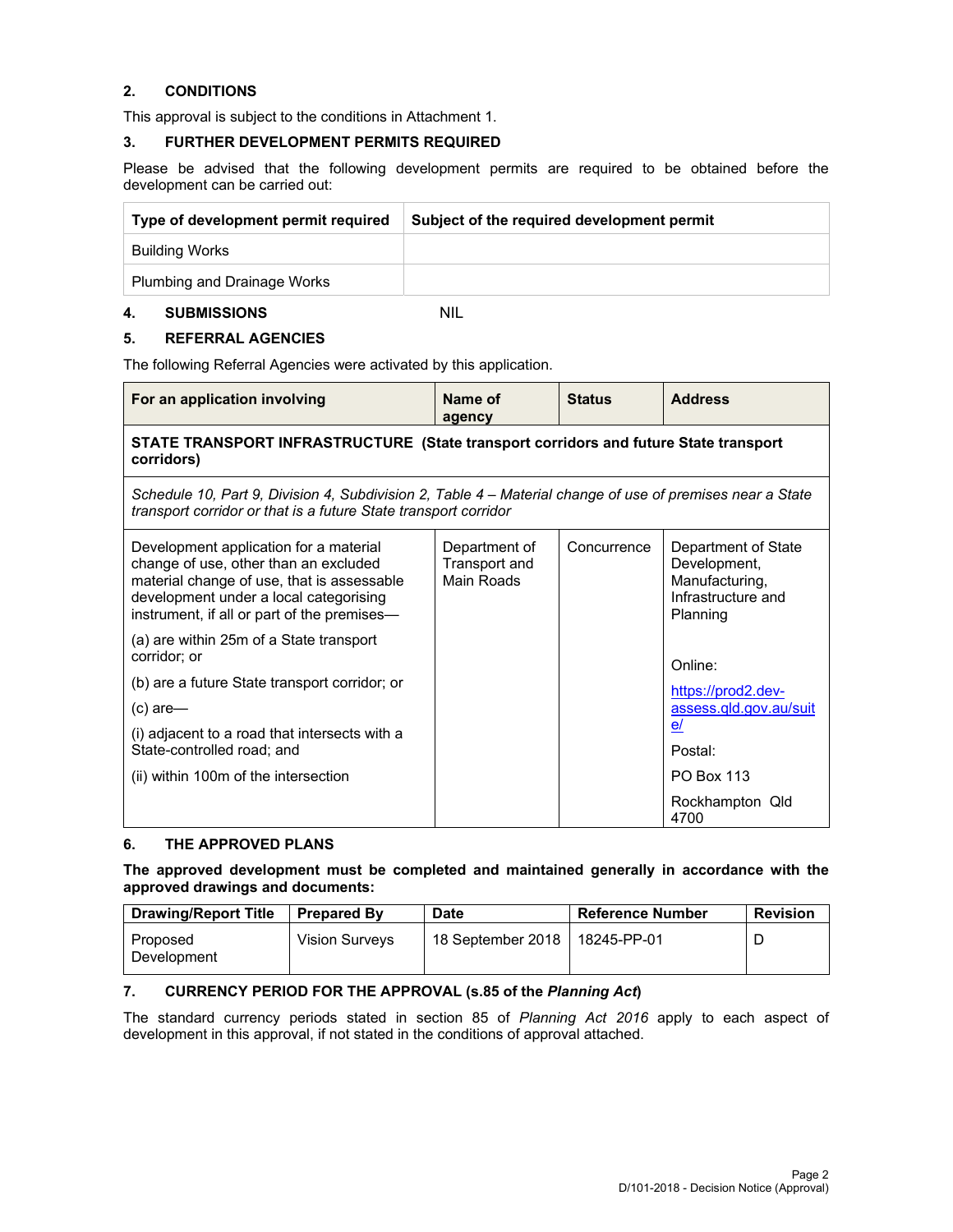## **8. STATEMENT OF REASONS**

| <b>Description of the</b><br>development                  | The proposed development is for Material Change of Use for Low Impact<br>Industry                                                                                                                                                                                                                                           |                                                                                                                                                                                                                                                                                                                                                           |  |  |
|-----------------------------------------------------------|-----------------------------------------------------------------------------------------------------------------------------------------------------------------------------------------------------------------------------------------------------------------------------------------------------------------------------|-----------------------------------------------------------------------------------------------------------------------------------------------------------------------------------------------------------------------------------------------------------------------------------------------------------------------------------------------------------|--|--|
| <b>Reasons for Decision</b>                               | The proposal is considered a natural and orderly expansion of the<br>a)<br>fodder production undertaken on the subject site;                                                                                                                                                                                                |                                                                                                                                                                                                                                                                                                                                                           |  |  |
|                                                           | b)<br>the land.                                                                                                                                                                                                                                                                                                             | The proposal is located central to produce and end client and will<br>ensure and support a continued viable production of rural supplements<br>for stock without impacts to the existing amenity and rural productivity of                                                                                                                                |  |  |
|                                                           | C)                                                                                                                                                                                                                                                                                                                          | The proposed use does not compromise the strategic framework in the<br>Rockhampton Region Planning Scheme 2015;                                                                                                                                                                                                                                           |  |  |
|                                                           | d)                                                                                                                                                                                                                                                                                                                          | Assessment of the development against the relevant zone purpose,<br>planning scheme codes and planning scheme policies demonstrates<br>that the proposed development will not cause significant adverse<br>impacts on the surrounding natural environment, built environment and<br>infrastructure, community facilities, or local character and amenity; |  |  |
|                                                           | e)<br>Planning Policy; and                                                                                                                                                                                                                                                                                                  | The proposed development does not compromise the relevant State                                                                                                                                                                                                                                                                                           |  |  |
|                                                           | f)<br>aspect of the assessment benchmarks.                                                                                                                                                                                                                                                                                  | On balance, the application should be approved because the<br>circumstances favour Council exercising its discretion to approve the<br>application even though the development does not comply with an                                                                                                                                                    |  |  |
| Assessment<br><b>Benchmarks</b>                           | The proposed development was assessed against the following assessment<br>benchmarks:                                                                                                                                                                                                                                       |                                                                                                                                                                                                                                                                                                                                                           |  |  |
|                                                           | Rural Zone Code;<br>$\bullet$                                                                                                                                                                                                                                                                                               |                                                                                                                                                                                                                                                                                                                                                           |  |  |
|                                                           | <b>Biodiversity Overlay Code;</b><br>$\bullet$                                                                                                                                                                                                                                                                              |                                                                                                                                                                                                                                                                                                                                                           |  |  |
|                                                           | Access, Parking and Mobility Code;<br>$\bullet$                                                                                                                                                                                                                                                                             |                                                                                                                                                                                                                                                                                                                                                           |  |  |
|                                                           | Landscape Code;<br>$\bullet$                                                                                                                                                                                                                                                                                                |                                                                                                                                                                                                                                                                                                                                                           |  |  |
|                                                           | Stormwater Management Code;<br>$\bullet$                                                                                                                                                                                                                                                                                    |                                                                                                                                                                                                                                                                                                                                                           |  |  |
|                                                           | Waste Management Code;<br>$\bullet$                                                                                                                                                                                                                                                                                         |                                                                                                                                                                                                                                                                                                                                                           |  |  |
|                                                           | Water and Sewer Code; and<br>$\bullet$                                                                                                                                                                                                                                                                                      |                                                                                                                                                                                                                                                                                                                                                           |  |  |
|                                                           | Works Code.<br>$\bullet$                                                                                                                                                                                                                                                                                                    |                                                                                                                                                                                                                                                                                                                                                           |  |  |
| <b>Compliance with</b><br>assessment<br><b>benchmarks</b> |                                                                                                                                                                                                                                                                                                                             | The development was assessed against all of the assessment benchmarks<br>listed above and complies with all of these with the exception listed below.                                                                                                                                                                                                     |  |  |
|                                                           | <b>Assessment</b><br><b>Benchmark</b>                                                                                                                                                                                                                                                                                       | Reasons for the approval despite non-<br>compliance with benchmark                                                                                                                                                                                                                                                                                        |  |  |
|                                                           | Rural Zone Code                                                                                                                                                                                                                                                                                                             | The proposal is for a low impact industry for<br>production of rural supplements and stockfeed.<br>The business does involve transportation of raw<br>product to and packaged product from the site.                                                                                                                                                      |  |  |
|                                                           | It is noted that the proposed location, central to<br>produce and end client, is the most viable and<br>appropriate location which will ensure and support<br>continued<br>viable<br>production<br>of<br>rural<br>a<br>supplements for stock without impacts to the<br>existing amenity and rural productivity of the land. |                                                                                                                                                                                                                                                                                                                                                           |  |  |
| <b>Matters prescribed by</b>                              | The State Planning Policy - Part $E_i$<br>$\bullet$                                                                                                                                                                                                                                                                         |                                                                                                                                                                                                                                                                                                                                                           |  |  |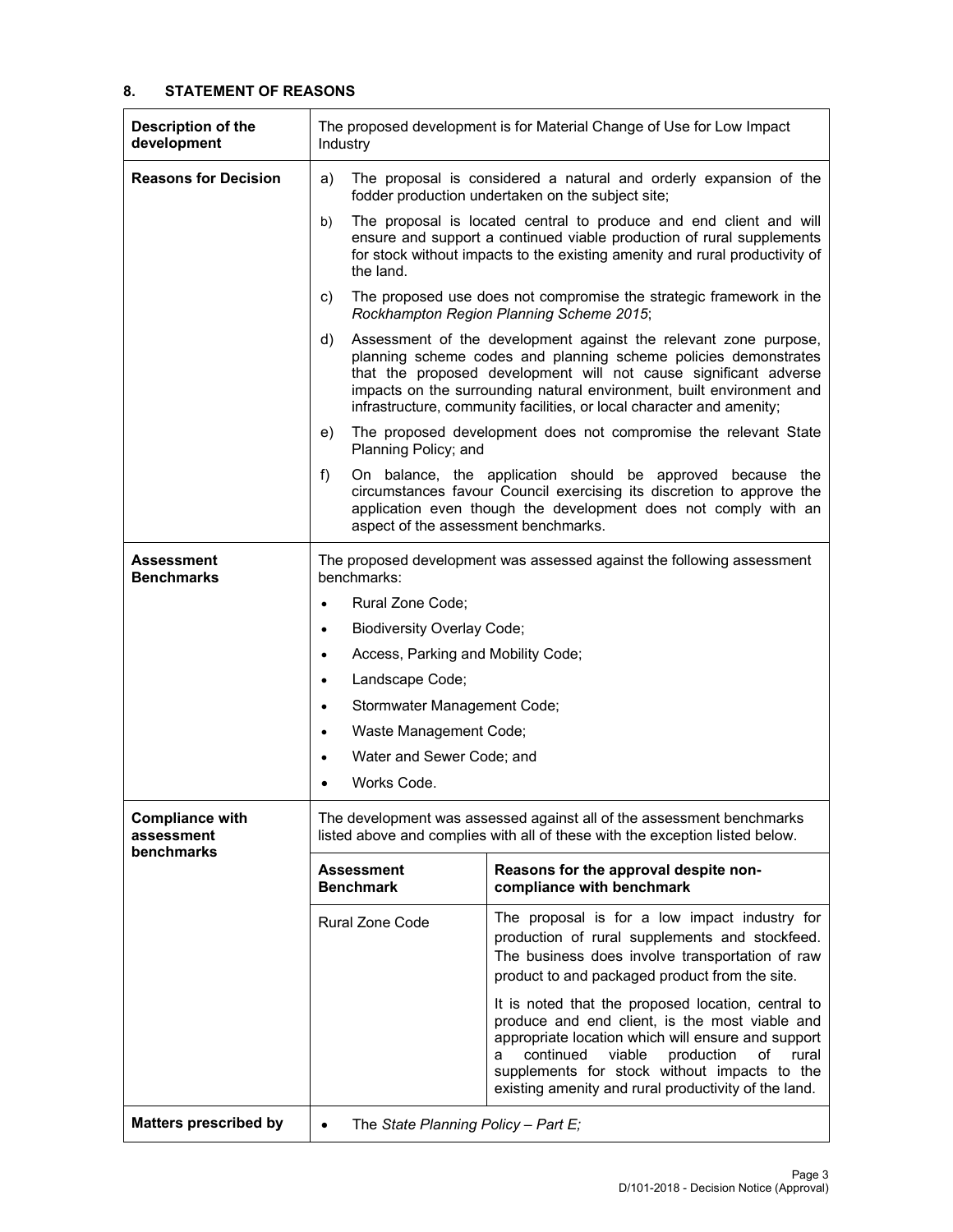| regulation | $\bullet$ | The Central Queensland Regional Plan;                                   |
|------------|-----------|-------------------------------------------------------------------------|
|            |           | The Rockhampton Region Planning Scheme 2015; and                        |
|            |           | The common material, being the material submitted with the application. |

# **9. APPEAL RIGHTS**

The rights of an applicant to appeal to a tribunal or the Planning and Environment Court against a decision about a development application are set out in chapter 6, part 1 of the *Planning Act 2016*. There may also be a right to make an application for a declaration by a tribunal (see chapter 6, part 2 of the *Planning Act 2016).*

# *Appeal by an applicant*

An applicant for a development application may appeal to the Planning and Environment Court against the following:

- the refusal of all or part of the development application
- a provision of the development approval
- the decision to give a preliminary approval when a development permit was applied for
- a deemed refusal of the development application.

An applicant may also have a right to appeal to the Development tribunal. For more information, see schedule 1 of the *Planning Act 2016*.

The timeframes for starting an appeal in the Planning and Environment Court are set out in section 229 of the *Planning Act 2016*.

**Attachment 2** is an extract from the *Planning Act 2016* that sets out the applicant's appeal rights and the appeal rights of a submitter.

## **10. WHEN THE DEVELOPMENT APPROVAL TAKES EFFECT**

This development approval takes effect:

From the time the decision notice is given – if there is no submitter and the applicant does not appeal the decision to the court.

Or

When the submitter's appeal period ends  $-$  if there is a submitter and the applicant does not appeal the decision to the court.

Or

Subject to the decision of the court, when the appeal is finally decided  $-$  if an appeal is made to the court.

## **11. ASSESSMENT MANAGER**

| Name: | Tarnya Fitzgibbon<br><b>COORDINATOR</b> | Signature: | Date: | 5 December 2018 |
|-------|-----------------------------------------|------------|-------|-----------------|
|       | <b>DEVELOPMENT ASSESSMENT</b>           |            |       |                 |

C/C Department of State Development, Manufacturing, Infrastructure and Planning - RockhamptonSARA@dsdmip.qld.gov.au

## **Attachment 1 – Conditions of the approval**

*Part 1* **–** *Conditions imposed by the assessment manager [Note: where a condition is imposed about infrastructure under Chapter 4 of the Planning Act 2016, the relevant provision of the Act under which this condition was imposed must be specified.]*

## *Part 2 – Conditions required by the referral agency response*

**Attachment 2—Extract on appeal rights**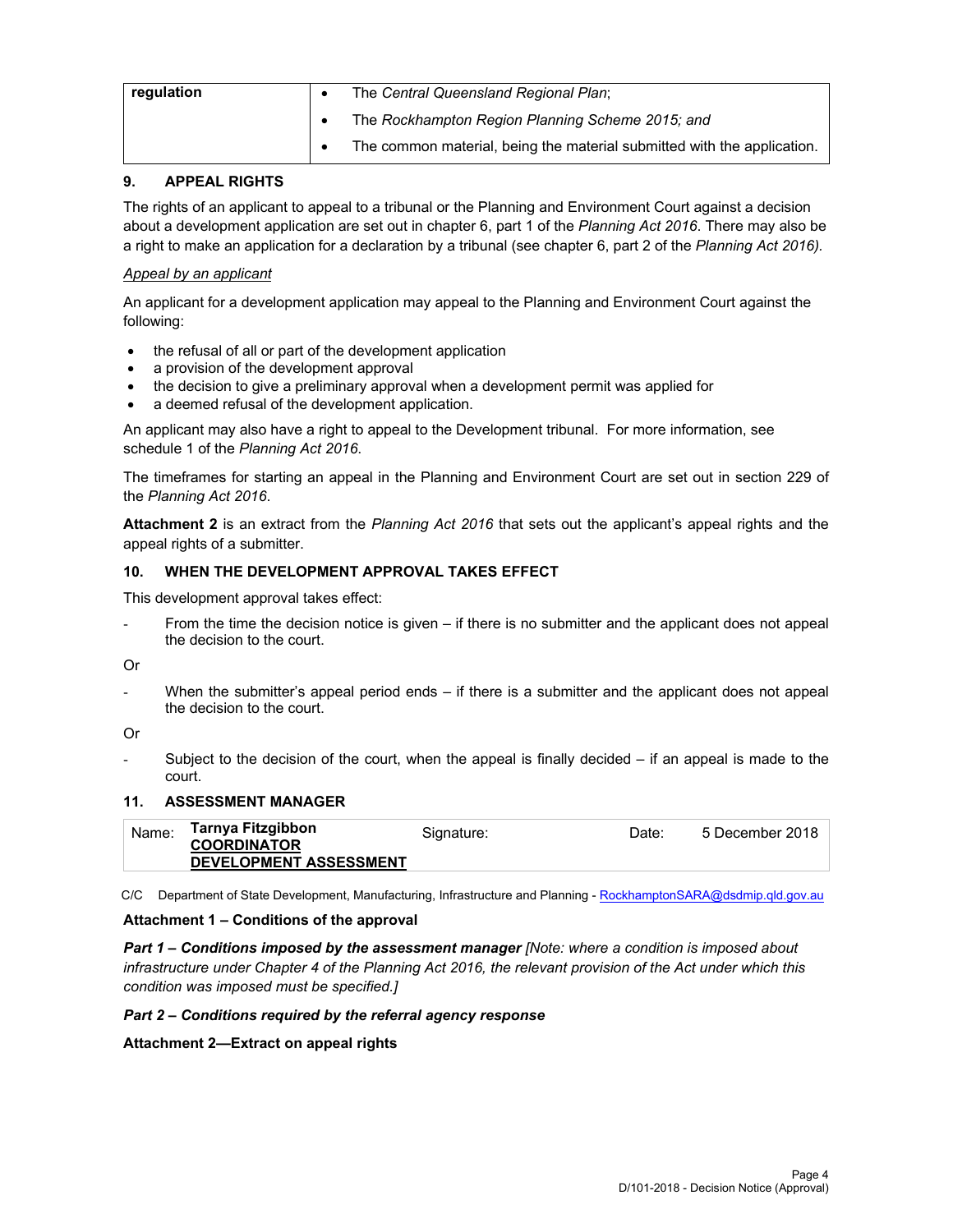

# **Attachment 1 – Part 1 Rockhampton Regional Council Conditions**

*Planning Act 2016* 

- 1.0 ADMINISTRATION
- 1.1 The Developer and his employee, agent, contractor or invitee is responsible for ensuring compliance with the conditions of this development approval.
- 1.2 Where these Conditions refer to "Council" in relation to requiring Council to approve or to be satisfied as to any matter, or conferring on the Council a function, power or discretion, that role may be fulfilled in whole or in part by a delegate appointed for that purpose by the Council.
- 1.3 All conditions, works, or requirements of this development approval must be undertaken and completed:
	- 1.3.1 to Council's satisfaction;
	- 1.3.2 at no cost to Council; and
	- 1.3.3 within six (6) months of this approval,

unless otherwise stated.

- 1.4 Infrastructure requirements of this development approval must be contributed to the relevant authorities, where applicable, at no cost to Council, prior to the commencement of the use, unless otherwise stated.
- 1.5 The following further Development Permits must be obtained prior to the commencement of any works associated with their purposes:
	- 1.5.1 Plumbing and Drainage Works; and
	- 1.5.2 Building Works.
- 1.6 Development Permits for Plumbing and Drainage Works must be obtained prior to the issue of a Development Permit for Building Works.
- 1.7 All works must be designed, constructed and maintained in accordance with the relevant Council policies, guidelines and standards, unless otherwise stated.
- 1.8 All engineering drawings/specifications, design and construction works must be in accordance with the requirements of the relevant *Australian Standards* and must be approved, supervised and certified by a Registered Professional Engineer of Queensland.

## 2.0 APPROVED PLANS AND DOCUMENTS

2.1 The approved development must be completed and maintained generally in accordance with the approved plans and documents, except where amended by any condition of this development approval:

| Drawing/Report<br><u>Title</u> | Prepared By           | Date              | Reference<br>Number | Revision |
|--------------------------------|-----------------------|-------------------|---------------------|----------|
| Proposed<br>Development        | <b>Vision Surveys</b> | 18 September 2018 | 18245-PP-01         |          |

2.2 Where there is any conflict between the conditions of this development approval and the details shown on the approved plans and documents, the conditions of this development approval must prevail.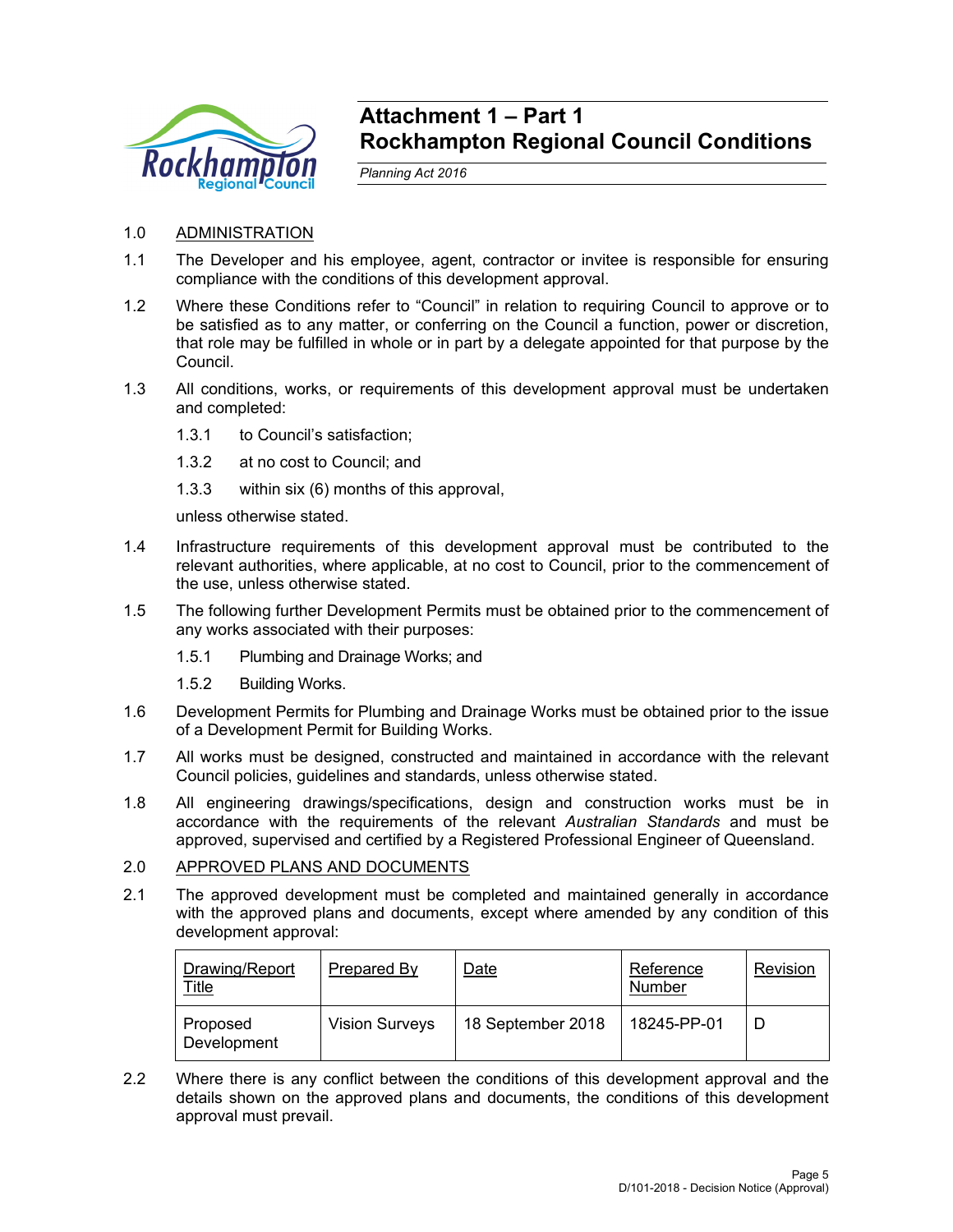2.3 Where conditions require the above plans or documents to be amended, the revised document(s) must be submitted for approval by Council prior to the submission of an application for a Development Permit for Building Works.

# 3.0 PARKING WORKS

- 3.1 All parking and internal access works must be designed and constructed in accordance with the approved plans (refer to condition 2.1), *Capricorn Municipal Development Guidelines* and *Australian Standard AS2890 "Parking facilities"*.
- 3.2 All vehicles must ingress and egress the development in a forward gear.
- 3.3 All internal access, parking, storage and vehicle manoeuvring areas must be constructed of Type 2 Unbound material, Subtype 2.5, with minimum California Bearing Ratio (soaked) of 15. All surface must be constructed, operated and maintained in a manner that no significant impact on the amenity of adjoining premises or the surrounding area is caused due to the emission of dust or results in sediment laden water.

# 4.0 PLUMBING AND DRAINAGE WORKS

- 4.1 All internal plumbing and drainage works must be designed and constructed in accordance with the approved plans (refer to condition 2.1), *Capricorn Municipal Development Guidelines*, *Water Supply (Safety and Reliability) Act 2008, Plumbing and Drainage Act 2002*, Council's Plumbing and Drainage Policies and the provisions of a Development Permit for Plumbing and Drainage Works.
- 4.2 Alteration, disconnection or relocation of internal plumbing and sanitary drainage works associated with the existing building must be in accordance with regulated work under the *Plumbing and Drainage Act* and Council's Plumbing and Drainage Policies.
- 4.3 On-site water supply for domestic and firefighting purposes must be provided and may include the provision of a bore, dams, water storage tanks or a combination of each. This must be certified by a hydraulic engineer or other suitably qualified person. The water storage must be easily accessible having regard to pedestrian and vehicular access.
- 4.4 The existing on-site sewerage facilities must be adequate for the proposed development. Should the existing on-site sewerage facilities not be adequate; an upgrade of the system must be provided. The upgrade must be in accordance with the *Queensland Plumbing and Wastewater Code* and Council's Plumbing and Drainage Policies.
- 4.5 The on-site sewerage treatment and disposal area must not be located within the existing water course or conflict with the separation distance as detailed with the *Queensland Plumbing and Wastewater Code*.

# 5.0 ROOF AND ALLOTMENT DRAINAGE WORKS

- 5.1 All roof and allotment drainage works must be designed and constructed in accordance with the approved plans (refer to condition 2.1), *Queensland Urban Drainage Manual*, *Capricorn Municipal Development Guidelines* and sound engineering practice.
- 5.2 All roof and allotment runoff from the development must be discharged such that it must not restrict, impair or change the natural flow of runoff water or cause a nuisance or worsening to surrounding land or infrastructure.

# 6.0 SITE WORKS

- 6.1 All earthworks must be undertaken in accordance with *Australian Standard AS3798 "Guidelines on earthworks for commercial and residential developments".*
- 6.2 Site works must be constructed such that they do not, at any time, in any way restrict, impair or change the natural flow of runoff water, or cause a nuisance or worsening to surrounding land or infrastructure.
- 7.0 BUILDING WORKS
- 7.1 A Development Permit for Operational Works (building works) must be obtained prior to the commencement of any building works on the development site.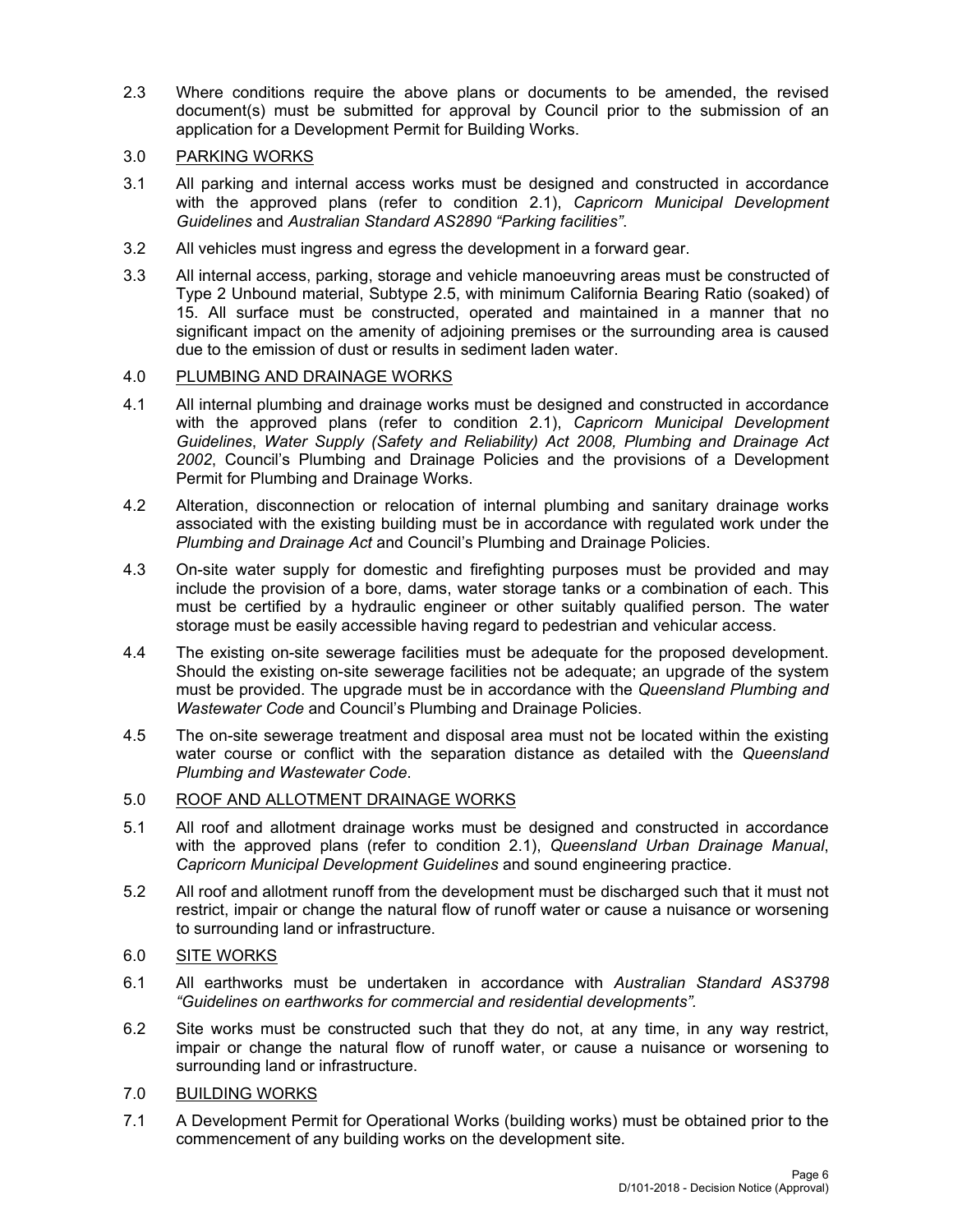- 7.2 Structures must not be located within the on-site sewerage treatment and disposal area or conflict with the separation distances, in accordance with the *Queensland Plumbing and Wastewater Code*.
- 7.3 Impervious paved waste storage area/s must be provided in accordance with the approved plans (refer to condition 2.1) and the *Environmental Protection Regulation 2008* and must be:
	- 7.3.1 designed and located so as not to cause a nuisance to neighbouring properties;
	- 7.3.2 screened to obstruct from view the contents of the waste storage area; and
	- 7.3.3 of a sufficient size to accommodate commercial type bins that will be serviced by a commercial contractor plus clearances around the bins for manoeuvring and cleaning.

# 8.0 ELECTRICITY

8.1 Electricity services must be provided to the development in accordance with the standards and requirements of the relevant service provider.

# 9.0 TELECOMMUNICATIONS

9.1 Telecommunications services must be provided to the development in accordance with the standards and requirements of the relevant service provider.

# 10.0 ASSET MANAGEMENT

- 10.1 Any alteration necessary to electricity, telephone, water mains, sewerage mains, and/or public utility installations resulting from the development or in connection with the development, must be undertaken and completed at no cost to Council.
- 10.2 Any damage to existing stormwater, water supply and sewerage infrastructure, kerb and channel, pathway or roadway (including removal of concrete slurry from public land and Council infrastructure), that occurs while any works are being carried out in association with this development approval must be repaired at full cost to the developer. This includes the reinstatement of any existing traffic signs or pavement markings that may have been removed or damaged.

# 11.0 ENVIRONMENTAL

- 11.1 An Erosion Control and Stormwater Control Management Plan prepared by a Registered Professional Engineer of Queensland in accordance with the *Capricorn Municipal Design Guidelines*, must be:
	- 11.1.1 implemented, monitored and maintained for the duration of the works, and until all exposed soil areas are permanently stabilised (for example, turfed, hydromulched, concreted, landscaped); and
	- 11.1.2 available on-site for inspection by Council Officers whilst all works are being carried out.

## 12.0 ENVIRONMENTAL HEALTH

- 12.1 Any lighting devices associated with the development, such as sensory lighting, must be positioned on the development site and shielded so as not to cause glare or other nuisance to nearby residents and motorists. Night lighting must be designed, constructed and operated in accordance with *Australian Standard AS4282 "Control of the obtrusive effects of outdoor lighting"*.
- 12.2 Noise emitted from the activity must not cause an environmental nuisance.
- 12.3 Operations on the site must have no significant impact on the amenity of adjoining premises or the surrounding area due to the emission of light, noise or dust.
- 12.4 When requested by Council, nuisance monitoring must be undertaken and recorded within three (3) months, to investigate any genuine complaint of nuisance caused by noise, light or dust. An analysis of the monitoring data and a report, including nuisance mitigation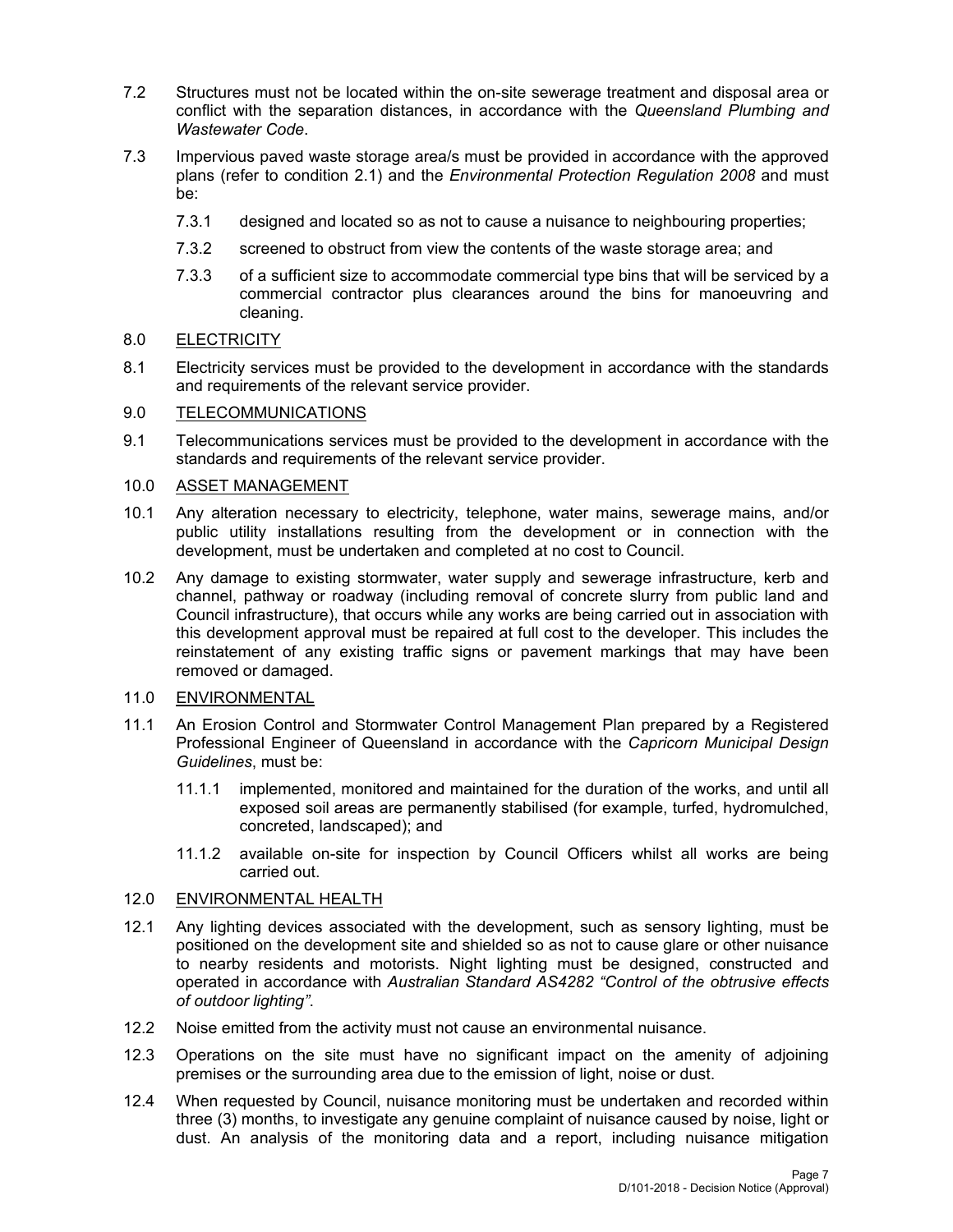measures, must be provided to Council within fourteen (14) days of the completion of the investigation. If the complaints in relation to dust are deemed genuine, the entire driveway including parking spaces and vehicle manoeuvring areas must be surface treated / paved / sealed to Council's satisfaction for the prevention of dust generation.

- 12.5 All chemicals and/or environmentally hazardous liquids must be contained within a covered, bunded storage area that has a volume of at least that of the largest container in the bund plus twenty-five percent (25%) of the total storage capacity.
- 12.6 Any spillage of environmentally hazardous liquids or other materials must be cleaned up as quickly as practicable. Any spillage of waste and/or contaminants must not be hosed or swept to any stormwater drainage system, roadside gutter or waters.

# 13.0 OPERATING PROCEDURES

- 13.1 All construction materials, waste, waste skips, machinery and contractors' vehicles must be located and stored or parked within the development site. Storage of materials or parking of construction machinery or contractors' vehicles must not occur within Burnett Highway.
- 13.2 The hours of operations for the development site must be limited to between 0600 hours and 2000 hours on Monday to Sunday.
- 13.3 Where un-sealed surface treatments are utilised in access, parking and vehicle manoeuvring areas, contaminants such as oils or chemicals must not be released onto the surface treatment.
- 13.4 All waste must be stored within a waste storage area (for example, general waste, recyclable waste, pallets, empty drums etcetera) in accordance with the approved plans (refer to condition 2.1). The owner of the land must ensure that:
	- 13.4.1 the area is kept in a clean and tidy condition;
	- 13.4.2 no waste material is stored external to the waste storage area/s;
	- 13.4.3 all wash-down of refuse containers takes place off-site by commercial contractor;
	- 13.4.4 contaminants/wash-down does not discharge into water courses, drainage lines or onto adjoining properties; and
	- 13.4.5 the area is maintained in accordance with *Environmental Protection Regulation 2008*.
- 13.5 Heavy vehicles movements (Articulated Vehicle 19 metres or larger) are limited to a maximum of 21 trips per week.

Note: One (1) trip equals arriving to and departing the development site or vice versa.

13.6 Smaller vehicles movements (Heavy Rigid Vehicle – 12.5 metres or smaller) are limited to a maximum of thirty (30) trips per day.

Note: One (1) trip equals arriving to and departing the development site or vice versa.

13.7 No washing of plant equipment and vehicles is permitted on the development site.

# ADVISORY NOTES

NOTE 1. Aboriginal Cultural Heritage

It is advised that under section 23 of the *Aboriginal Cultural Heritage Act 2003*, a person who carries out an activity must take all reasonable and practicable measures to ensure the activity does not harm Aboriginal cultural heritage (the "cultural heritage duty of care"). Maximum penalties for breaching the duty of care are listed in the Aboriginal cultural heritage legislation. The information on Aboriginal cultural heritage is available on the Department of Aboriginal and Torres Strait Islander and Partnerships website www.datsip.qld.gov.au.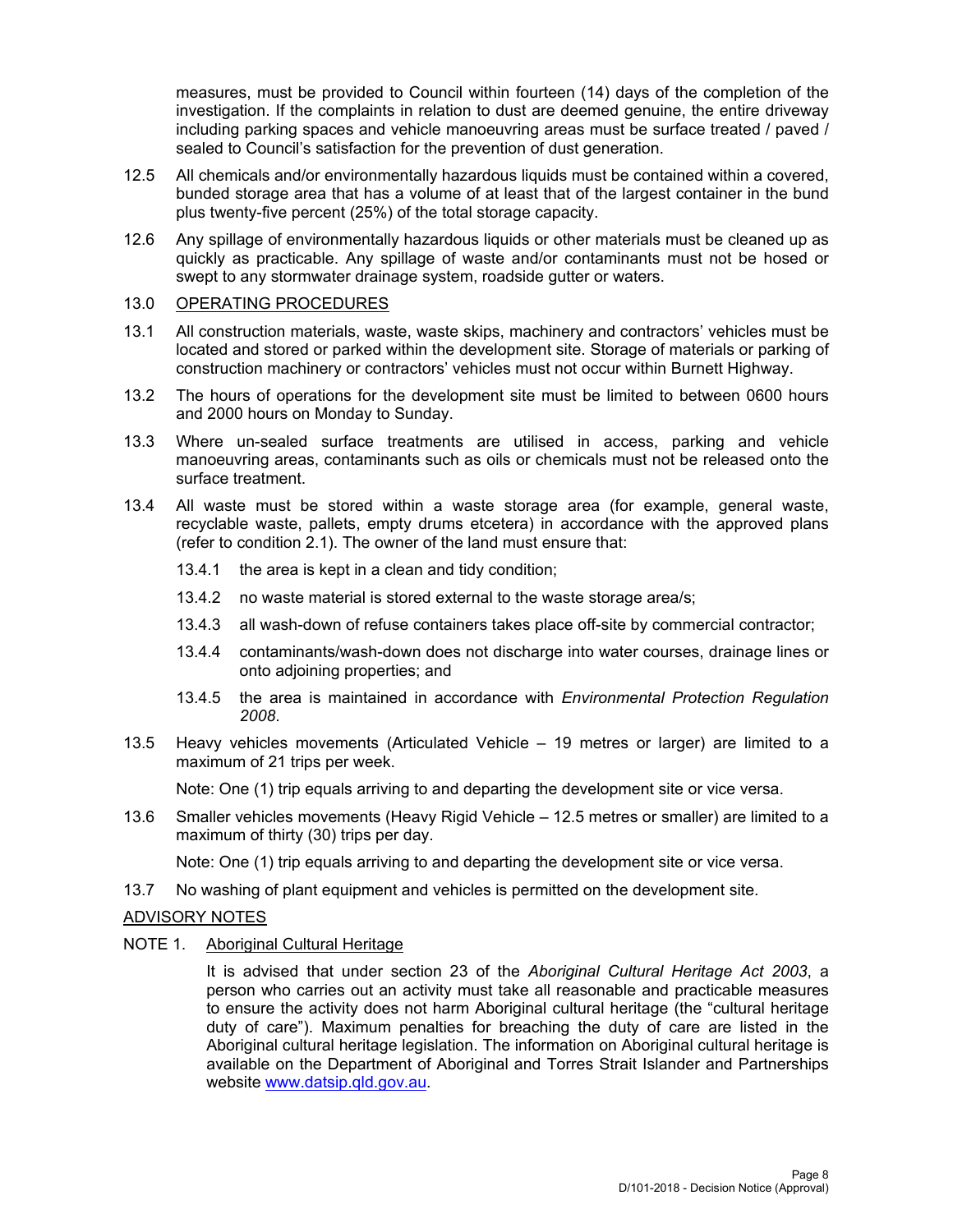# NOTE 2. General Environmental Duty

General environmental duty under the *Environmental Protection Act 1994* prohibits unlawful environmental nuisance caused by noise, aerosols, particles, dust, ash, fumes, light, odour or smoke beyond the boundaries of the property during all stages of the development including earthworks, construction and operation.

# NOTE 3. General Safety Of Public During Construction

The *Work Health and Safety Act 2011* and *Manual of Uniform Traffic Control Devices* must be complied with in carrying out any construction works, and to ensure safe traffic control and safe public access in respect of works being constructed on a road.

# NOTE 4. Flood

The development site is in close proximity of Gavial Creek and an anabranch of the creek. This development site may be affected by localised flooding. However, Council has no flood information or mapping associated with the area.

It is recommended that the applicant obtain anecdotal evidence from the neighbours / locality to provide some confidence in the floor height of existing buildings and if any alteration is required for flood protection.

# NOTE 5. Infrastructure Charges Notice

This application is subject to infrastructure charges in accordance with Council policies. The charges are presented on an Infrastructure Charges Notice.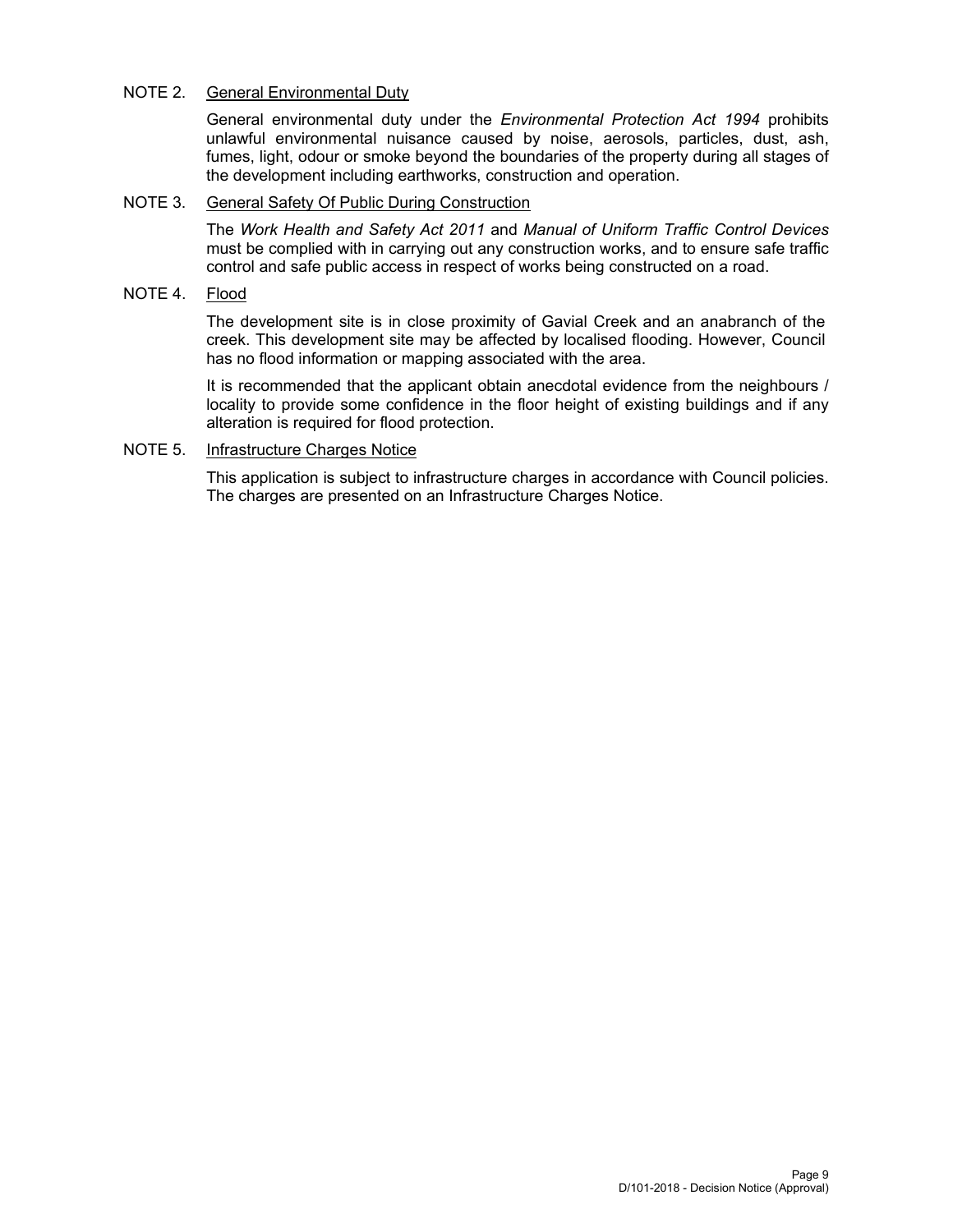

**Attachment 1 – Part 2 Referral Agency Conditions - Department of State Development, Manufacturing, Infrastructure and Planning** 

*Planning Act 2016*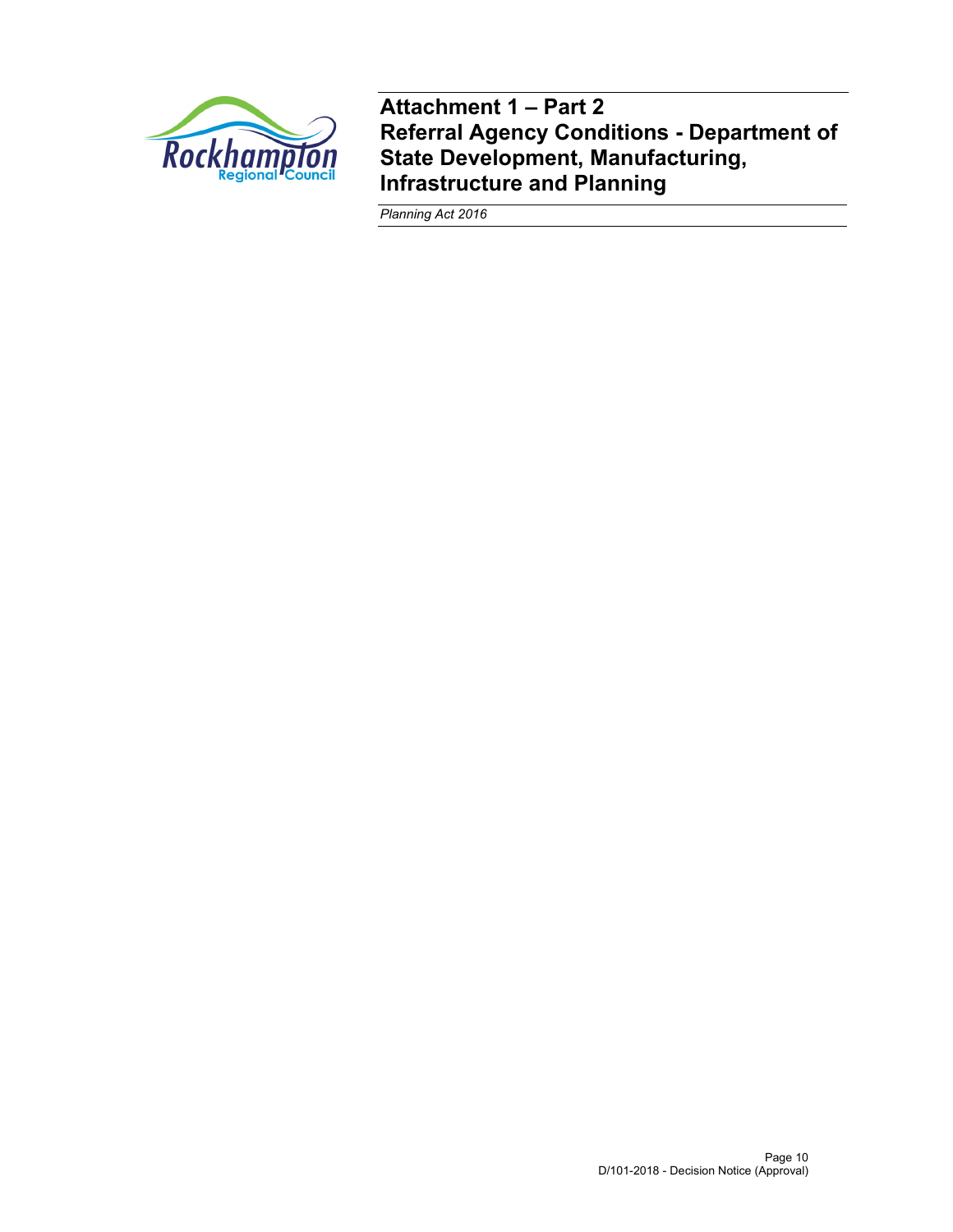

# **Attachment 2 - Appeal Rights**

*PLANNING ACT 2016*

The following is an extract from the *Planning Act 2016 (Chapter 6)*

# *Appeal rights*

#### *229 Appeals to tribunal or P&E Court*

- (1) Schedule 1 states—
	- (a) matters that may be appealed to— (i) either a tribunal or the P&E Court; or (ii) only a tribunal; or (iii) only the P&E Court; and
	- (b) the person—
		- (i) who may appeal a matter (the **appellant**); and (ii) who is a respondent in an appeal of the matter; and (iii) who is a co-respondent in an appeal of the matter; and
		- (iv) who may elect to be a co-respondent in an appeal of the matter.
- (2) An appellant may start an appeal within the appeal period.
- (3) The **appeal period** is—
	- (a) for an appeal by a building advisory agency—10 business days after a decision notice for the decision is given to the agency or
	- (b) for an appeal against a deemed refusal—at any time after the deemed refusal happens; or
	- (c) for an appeal against a decision of the Minister, under chapter 7, part 4, to register premises or to renew the registration of premises—20 business days after a notice is published under section 269(3)(a) or (4); or
	- (d) for an appeal against an infrastructure charges notice— 20 business days after the infrastructure charges notice is given to the person; or
	- (e) for an appeal about a deemed approval of a development application for which a decision notice has not been given—30 business days after the applicant gives the deemed approval notice to the assessment manager; or
	- (f) for any other appeal—20 business days after a notice of the decision for the matter, including an enforcement notice, is given to the person.

#### Note—

See the P&E Court Act for the court's power to extend the appeal period.

- (4) Each respondent and co-respondent for an appeal may be heard in the appeal.
- (5) If an appeal is only about a referral agency's response, the assessment manager may apply to the tribunal or P&E Court to withdraw from the appeal.
- (6) To remove any doubt, it is declared that an appeal against an infrastructure charges notice must not be about— (a) the adopted charge itself; or
	- (b) for a decision about an offset or refund—
		- (i) the establishment cost of trunk infrastructure identified in a LGIP; or
		- (ii) the cost of infrastructure decided using the method
	- included in the local government's charges resolution.
- **230 Notice of appeal**
- (1) An appellant starts an appeal by lodging, with the registrar of the tribunal or P&E Court, a notice of appeal that— (a) is in the approved form; and
	- (b) succinctly states the grounds of the appeal.
- (2) The notice of appeal must be accompanied by the required fee.
- (3) The appellant or, for an appeal to a tribunal, the registrar must, within the service period, give a copy of the notice of appeal to—
- (a) the respondent for the appeal; and
- (b) each co-respondent for the appeal; and
- (c) for an appeal about a development application under schedule 1, table 1, item 1—each principal submitter for the development application; and
- (d) for an appeal about a change application under schedule 1, table 1, item 2—each principal submitter for the change application; and
- (e) each person who may elect to become a co-respondent for the appeal, other than an eligible submitter who is not a principal submitter in an appeal under paragraph (c) or (d); and
- (f) for an appeal to the P&E Court—the chief executive; and
- (g) for an appeal to a tribunal under another Act—any other person who the registrar considers appropriate.
- (4) The **service period** is—
	- (a) if a submitter or advice agency started the appeal in the P&E Court-2 business days after the appeal is started; or
	- (b) otherwise—10 business days after the appeal is started.
- (5) A notice of appeal given to a person who may elect to be a co-respondent must state the effect of subsection
- (6) A person elects to be a co-respondent by filing a notice of election, in the approved form, within 10 business days
	- after the notice of appeal is given to the person*.*
- **231 Other appeals**
- (1) Subject to this chapter, schedule 1 and the P&E Court Act, unless the Supreme Court decides a decision or other matter under this Act is affected by jurisdictional error, the decision or matter is non-appealable.
- (2) The Judicial Review Act 1991, part 5 applies to the decision or matter to the extent it is affected by jurisdictional error.
- (3) A person who, but for subsection (1) could have made an application under the Judicial Review Act 1991 in relation to the decision or matter, may apply under part 4 of that Act for a statement of reasons in relation to the decision or matter.
- (4) In this section— **decision** includes—
	- (a) conduct engaged in for the purpose of making a decision; and
	- (b) other conduct that relates to the making of a decision; and
	- (c) the making of a decision or the failure to make a decision; and
	- (d) a purported decision; and
	- (e) a deemed refusal.

**non-appealable**, for a decision or matter, means the decision or matter—

- (a) is final and conclusive; and
- (b) may not be challenged, appealed against, reviewed, quashed, set aside or called into question in any other way under the Judicial Review Act 1991 or otherwise, whether by the Supreme Court, another court, a tribunal or another entity; and
- (c) is not subject to any declaratory, injunctive or other order of the Supreme Court, another court, a tribunal or another entity on any ground.

#### **232 Rules of the P&E Court**

- (1) A person who is appealing to the P&E Court must comply with the rules of the court that apply to the appeal.
- (2) However, the P&E Court may hear and decide an appeal even if the person has not complied with rules of the P&E Court.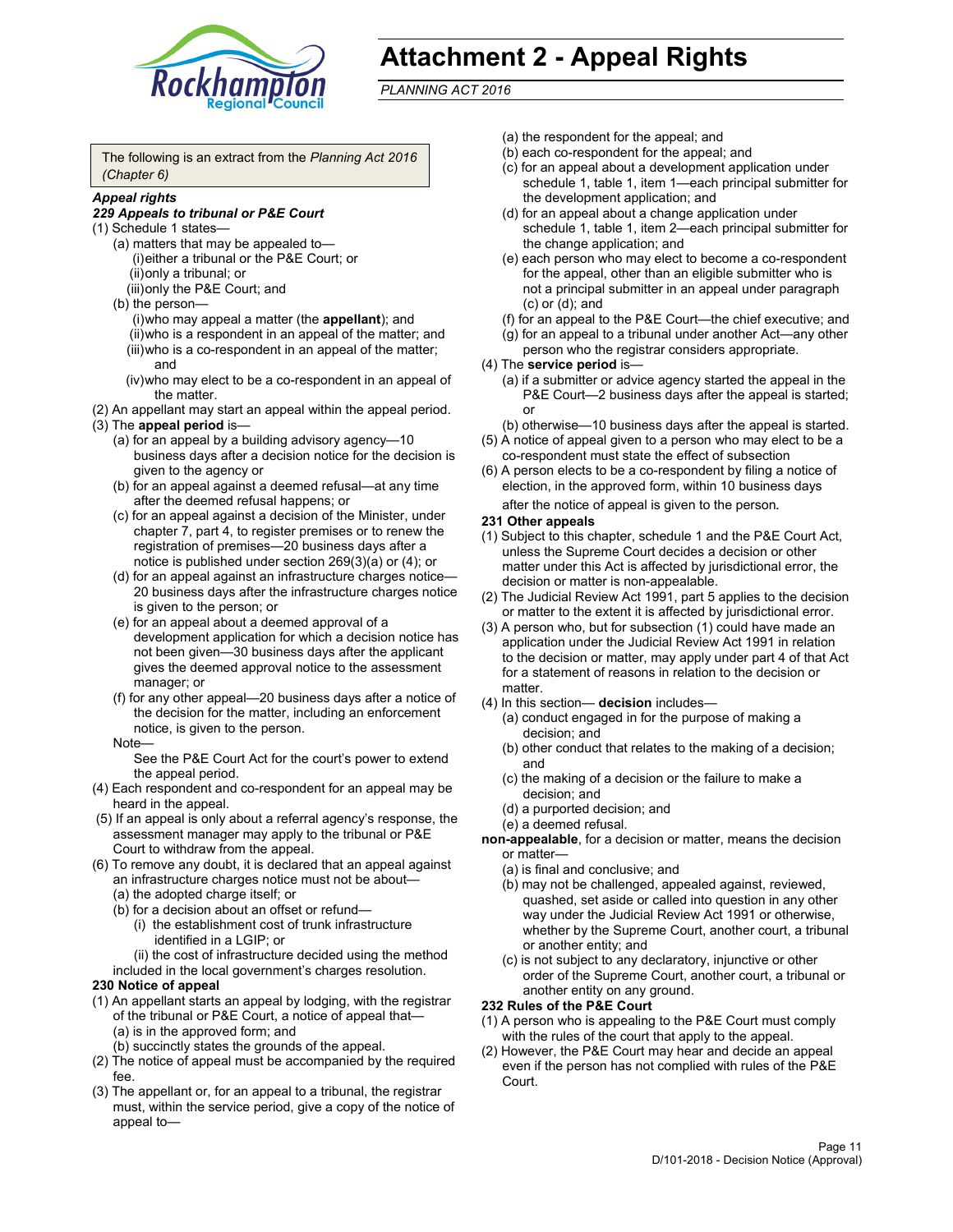

# **Appeal Rights**

*PLANNING ACT 2016*

# **Schedule 1**

# **Appeals section 229**

#### **1 Appeal rights and parties to appeals**

- (1) Table 1 states the matters that may be appealed to—(a) the P&E court; or (b) a tribunal.
- (2) However, table 1 applies to a tribunal only if the matter involves—
	- (a) the refusal, or deemed refusal of a development application, for—
	- (i) a material change of use for a classified building; or
	- (ii) operational work associated with building work, a retaining wall, or a tennis court; or
	- (b) a provision of a development approval for—
	- (i) a material change of use for a classified building; or
- (ii) operational work associated with building work, a retaining wall, or a tennis court; or
	- (c) if a development permit was applied for—the decision to give a preliminary approval for—
		- (i) a material change of use for a classified building; or
	- (ii) operational work associated with building work, a retaining wall, or a tennis court; or
	- (d) a development condition if—
		- (i) the development approval is only for a material change of use that involves the use of a building classified under the Building Code as a class 2 building; and
		- (ii) the building is, or is proposed to be, not more than 3 storeys; and
		- (iii) the proposed development is for not more than 60 sole-occupancy units; or
	- (e) a decision for, or a deemed refusal of, an extension application for a development approval that is only for a material change of use of a classified building; or
	- (f) a decision for, or a deemed refusal of, a change application for a development approval that is only for a material change of use of a classified building; or
	- (g) a matter under this Act, to the extent the matter relates to—
		- (i) the Building Act, other than a matter under that Act that may or must be decided by the Queensland Building and Construction Commission; or
		- (ii) the Plumbing and Drainage Act, part 4 or 5; or
	- (h) a decision to give an enforcement notice in relation to a matter under paragraphs (a) to (g); or
	- (i) a decision to give an infrastructure charges notice; or
	- (j) the refusal, or deemed refusal, of a conversion application; or
	- (k) a matter that, under another Act, may be appealed to the tribunal; or
	- (l) a matter prescribed by regulation.
- (3) Also, table 1 does not apply to a tribunal if the matter
	- involves—
		- (a) for a matter in subsection  $(2)(a)$  to  $(d)$ 
			- (i) a development approval for which the development application required impact assessment; and
			- (ii) a development approval in relation to which the assessment manager received a properly made submission for the development application; or
	- (b) a provision of a development approval about the identification or inclusion, under a variation approval, of a matter for the development.
- (4) Table 2 states the matters that may be appealed only to the P&E Court.
- (5) Table 3 states the matters that may be appealed only to the tribunal.
- (6) In each table—
	- (a) column 1 states the appellant in the appeal; and
	- (b) column 2 states the respondent in the appeal; and
	- (c) column 3 states the co-respondent (if any) in the appeal; and
	- (d) column 4 states the co-respondents by election (if any) in the appeal.
- (7) If the chief executive receives a notice of appeal under section 230(3)(f), the chief executive may elect to be a corespondent in the appeal.

| Table 1<br>Appeals to the P&E Court and, for certain matters, to a tribunal                                      |                                                                                                                                |                                                                                          |                                                       |  |  |
|------------------------------------------------------------------------------------------------------------------|--------------------------------------------------------------------------------------------------------------------------------|------------------------------------------------------------------------------------------|-------------------------------------------------------|--|--|
| 1. Development applications<br>An appeal may be made against-<br>(c) a provision of the development approval; or | (a) the refusal of all or part of the development application; or<br>(b) the deemed refusal of the development application; or | (d) if a development permit was applied for—the decision to give a preliminary approval. |                                                       |  |  |
| Column 1                                                                                                         | Column 2                                                                                                                       | Column 3                                                                                 | Column 4                                              |  |  |
| Appellant                                                                                                        | Respondent                                                                                                                     | Co-respondent<br>$($ if any $)$                                                          | Co-respondent by election<br>$(if$ anv)               |  |  |
| The applicant                                                                                                    | The assessment<br>manager                                                                                                      | If the appeal is about<br>a concurrence                                                  | 1 A concurrence agency that is<br>not a co-respondent |  |  |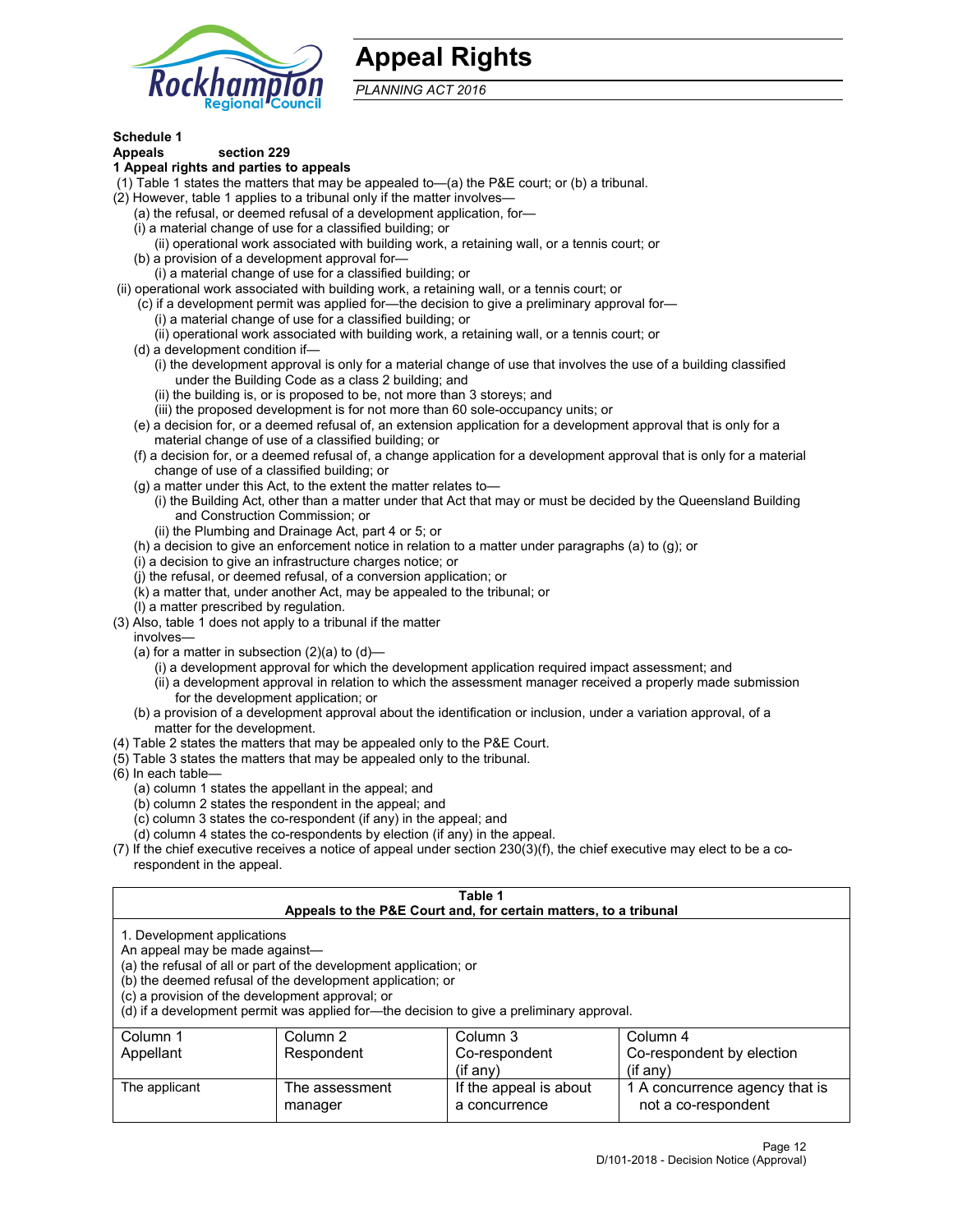| Table 1<br>Appeals to the P&E Court and, for certain matters, to a tribunal                                                                                                                        |                                     |                                                                 |                                                                                                                                                                                                                                                                                                                                                 |  |
|----------------------------------------------------------------------------------------------------------------------------------------------------------------------------------------------------|-------------------------------------|-----------------------------------------------------------------|-------------------------------------------------------------------------------------------------------------------------------------------------------------------------------------------------------------------------------------------------------------------------------------------------------------------------------------------------|--|
| 2. Change applications<br>An appeal may be made against-                                                                                                                                           |                                     | agency's referral<br>response-the<br>concurrence agency         | 2 If a chosen Assessment<br>manager is the respondent-<br>the prescribed assessment<br>manager<br>3 Any eligible advice agency for<br>the application<br>4 Any eligible submitter for the<br>application<br>(a) a responsible entity's decision for a change application, other than a decision made by the P&E court; or                       |  |
| (b) a deemed refusal of a change application.<br>Column 1<br>Appellant                                                                                                                             | Column $\overline{2}$<br>Respondent | Column 3<br>Co-respondent<br>(if any)                           | Column 4<br>Co-respondent by election<br>(if any)                                                                                                                                                                                                                                                                                               |  |
| 1 The applicant<br>2 If the responsible<br>entity is the<br>assessment<br>manager-an<br>affected entity that<br>gave a pre-request<br>notice or response<br>notice                                 | The responsible<br>entity           | If an affected entity<br>starts the appeal-the<br>applicant     | 1 A concurrence agency for the<br>development application<br>2 If a chosen assessment<br>manager is the respondent-<br>the prescribed assessment<br>manager<br>3 A private certifier for the<br>development application<br>4 Any eligible advice agency for<br>the change application<br>5 Any eligible submitter for the<br>change application |  |
| 3. Extension applications<br>An appeal may be made against-<br>(a) the assessment manager's decision about an extension application; or<br>(b) a deemed refusal of an extension application.       |                                     |                                                                 |                                                                                                                                                                                                                                                                                                                                                 |  |
| Column 1<br>Appellant                                                                                                                                                                              | Column <sub>2</sub><br>Respondent   | Column 3<br>Co-respondent<br>(if any)                           | Column 4<br>Co-respondent by election<br>(if any)                                                                                                                                                                                                                                                                                               |  |
| 1 The applicant<br>1<br>For a matter other<br>than a deemed<br>refusal of an<br>extension<br>application $-$ a<br>concurrence<br>agency, other than<br>the chief executive,<br>for the application | The assessment<br>manager           | If a concurrence<br>agency starts the<br>appeal - the applicant | If a chosen assessment<br>manager is the respondent - the<br>prescribed assessment manager                                                                                                                                                                                                                                                      |  |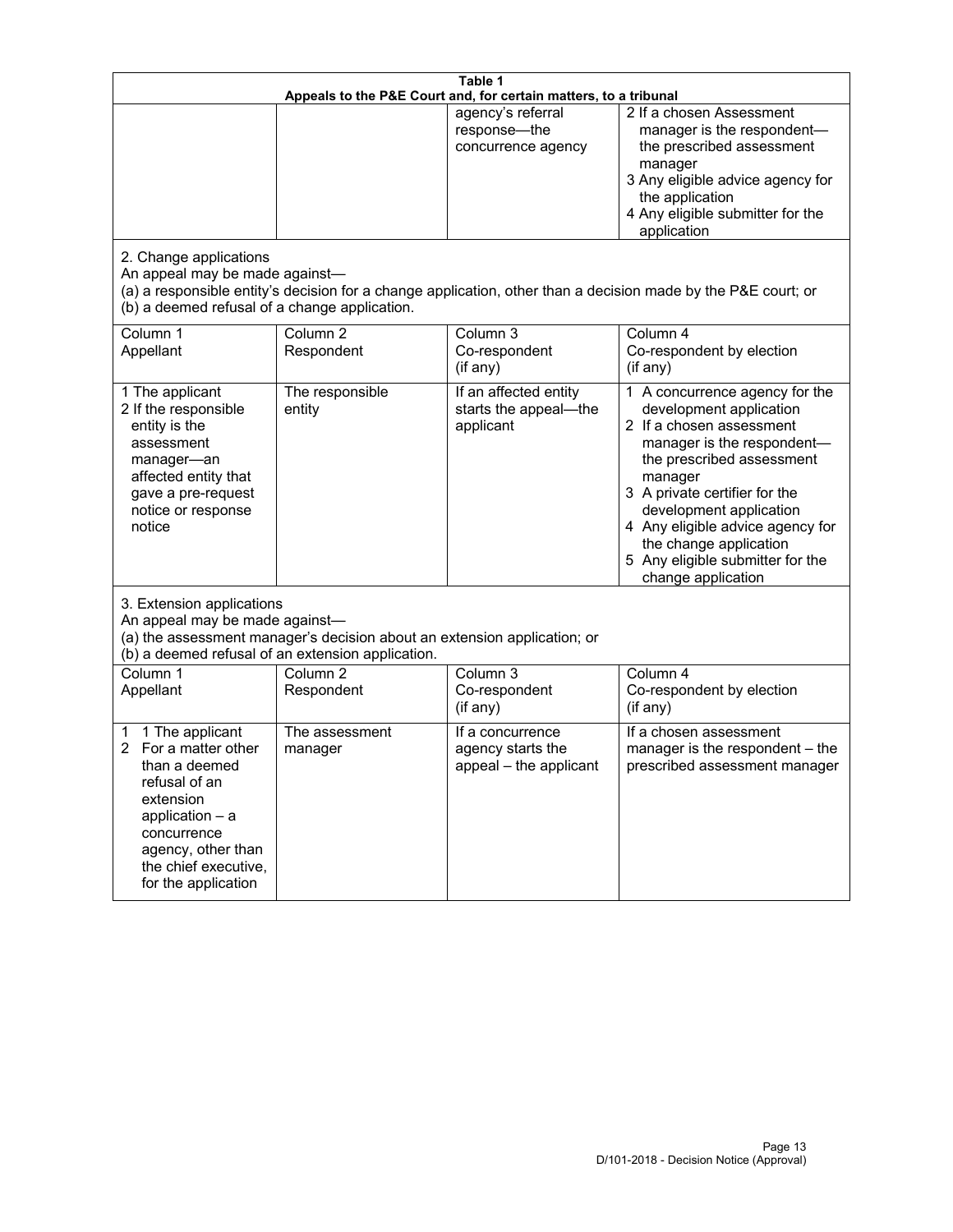#### **Table 1 Appeals to the P&E Court and, for certain matters, to a tribunal**

4. Infrastructure charges notices

An appeal may be made against an infrastructure charges notice on 1 or more of the following grounds

- a) The notice involved an error relating to
	- (i) The application of the relevant adopted charge; or

Examples of errors in applying an adopted charge –

- The incorrect application of gross floor area for a non-residential development
- Applying an incorrect 'use category', under a regulation, to the development
- (i) The working out of extra demands, for section 120; or
- (ii) An offset or refund; or
- b) The was no decision about an offset or refund; or
- c) If the infrastructure charges notice states a refund will be given the timing for giving the refund; or
- d) The amount of the charge is so unreasonable that no reasonable relevant local government could have imposed the amount.

| Column 1<br>Appellant                                    | Column 2<br>Respondent                                                    | Column 3<br>Co-respondent<br>(if any) | Column 4<br>Co-respondent by election<br>(i f any) |
|----------------------------------------------------------|---------------------------------------------------------------------------|---------------------------------------|----------------------------------------------------|
| The person given the<br>Infrastructure charges<br>notice | The local government<br>that gave the<br>infrastructure charges<br>notice |                                       |                                                    |

5. Conversion applications

An appeal may be made against—

(a) the refusal of a conversion application; or

(b) a deemed refusal of a conversion application.

| Column 1      | Column 2                | Column 3       | Column 4                  |
|---------------|-------------------------|----------------|---------------------------|
| Appellant     | Respondent              | Co-respondent  | Co-respondent by election |
|               |                         | $($ if any $)$ | (if any)                  |
|               |                         |                |                           |
| The applicant | The local government    |                |                           |
|               | to which the conversion |                |                           |
|               | application was made    |                |                           |

6. Enforcement notices

An appeal may be made against the decision to give an enforcement notice.

| Column 1<br>Appellant                      | Column 2<br>Respondent       | Column 3<br>Co-respondent<br>(if any) | Column 4<br>Co-respondent by election<br>(if any)                                                                                                                          |
|--------------------------------------------|------------------------------|---------------------------------------|----------------------------------------------------------------------------------------------------------------------------------------------------------------------------|
| The person given the<br>enforcement notice | The enforcement<br>authority |                                       | If the enforcement authority is<br>not the local government for<br>the premises in relation to which<br>the offence is alleged to have<br>happened-the local<br>government |

#### **Table 2 Appeals to the P&E Court only**

1. Appeals from tribunal

An appeal may be made against a decision of a tribunal, other than a decision under

section 252, on the ground of—

(a) an error or mistake in law on the part of the tribunal; or

(b) jurisdictional error.

| Column 1<br>Appellant                             | Column 2<br>Respondent                                    | Column 3<br>Co-respondent<br>$(if$ any) | Column 4<br>Co-respondent by election<br>$(if$ any) |
|---------------------------------------------------|-----------------------------------------------------------|-----------------------------------------|-----------------------------------------------------|
| A party to the<br>proceedings for the<br>decision | The other party to the<br>proceedings for the<br>decision | $\overline{\phantom{a}}$                |                                                     |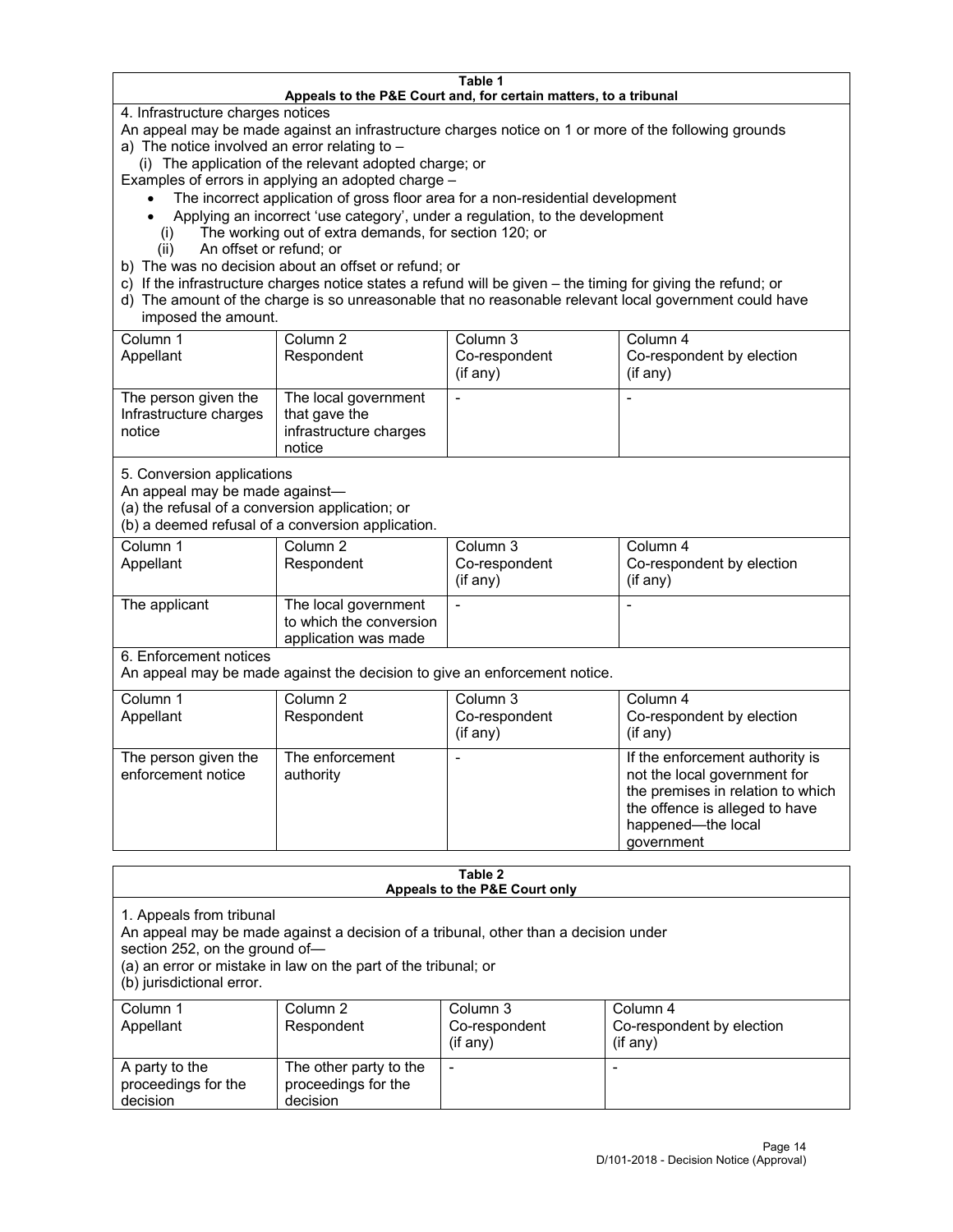#### **Table 2 Appeals to the P&E Court only**

2. Eligible submitter appeals

An appeal may be made against the decision to give a development approval, or an approval for a change application, to the extent that the decision relates to—

(a) any part of the development application for the development approval that required impact assessment; or (b) a variation request.

| Column 1<br>Appellant                                                                                                                                                                        | Column 2<br>Respondent                                                                                                     | Column 3<br>Co-respondent<br>(i f any)                                                                                  | Column 4<br>Co-respondent by election<br>$(if$ any)  |
|----------------------------------------------------------------------------------------------------------------------------------------------------------------------------------------------|----------------------------------------------------------------------------------------------------------------------------|-------------------------------------------------------------------------------------------------------------------------|------------------------------------------------------|
| 1 For a development<br>application-an<br>eligible submitter for<br>the development<br>application<br>2 For a change<br>application-an<br>eligible submitter for<br>the change<br>application | 1 For a development<br>application—the<br>assessment<br>manager<br>2 For a change<br>application-the<br>responsible entity | 1 The applicant<br>2 If the appeal is<br>about a concurrence<br>agency's referral<br>response-the<br>concurrence agency | Another eligible<br>submitter for the<br>application |

3. Eligible submitter and eligible advice agency appeals

An appeal may be made against a provision of a development approval, or failure to

include a provision in the development approval, to the extent the matter relates to—

(a) any part of the development application or the change application, for the development approval, that required impact assessment; or

(b) a variation request.

| Column <sub>1</sub><br>Appellant                                                                                                                                                                                                                                                              | Column <sub>2</sub><br>Respondent                                                                                          | Column <sub>3</sub><br>Co-respondent<br>(i f any)                                                                       | Column 4<br>Co-respondent by election<br>(if any)  |
|-----------------------------------------------------------------------------------------------------------------------------------------------------------------------------------------------------------------------------------------------------------------------------------------------|----------------------------------------------------------------------------------------------------------------------------|-------------------------------------------------------------------------------------------------------------------------|----------------------------------------------------|
| 1 For a development<br>application-an<br>eligible submitter for<br>the development<br>application<br>2 For a change<br>application-an<br>eligible submitter for<br>the change<br>application<br>3 An eligible advice<br>agency for the<br>development<br>application or<br>change application | 1 For a development<br>application-the<br>assessment<br>manager<br>2 For a change<br>application-the<br>responsible entity | 1 The applicant<br>2 If the appeal is<br>about a concurrence<br>agency's referral<br>response-the<br>concurrence agency | Another eligible submitter for the<br>application  |
| 4. Compensation claims<br>An appeal may be made against-<br>(a) a decision under section 32 about a compensation claim; or<br>(b) a decision under section 265 about a claim for compensation; or<br>(c) a deemed refusal of a claim under paragraph (a) or (b).                              |                                                                                                                            |                                                                                                                         |                                                    |
| Column <sub>1</sub><br>Appellant                                                                                                                                                                                                                                                              | Column <sub>2</sub><br>Respondent                                                                                          | Column 3<br>Co-respondent<br>(i f any)                                                                                  | Column 4<br>Co-respondent by election<br>(i f any) |
| A person dissatisfied<br>with the decision                                                                                                                                                                                                                                                    | The local<br>government to which<br>the claim was made                                                                     |                                                                                                                         |                                                    |
| 5. Registered premises                                                                                                                                                                                                                                                                        |                                                                                                                            |                                                                                                                         |                                                    |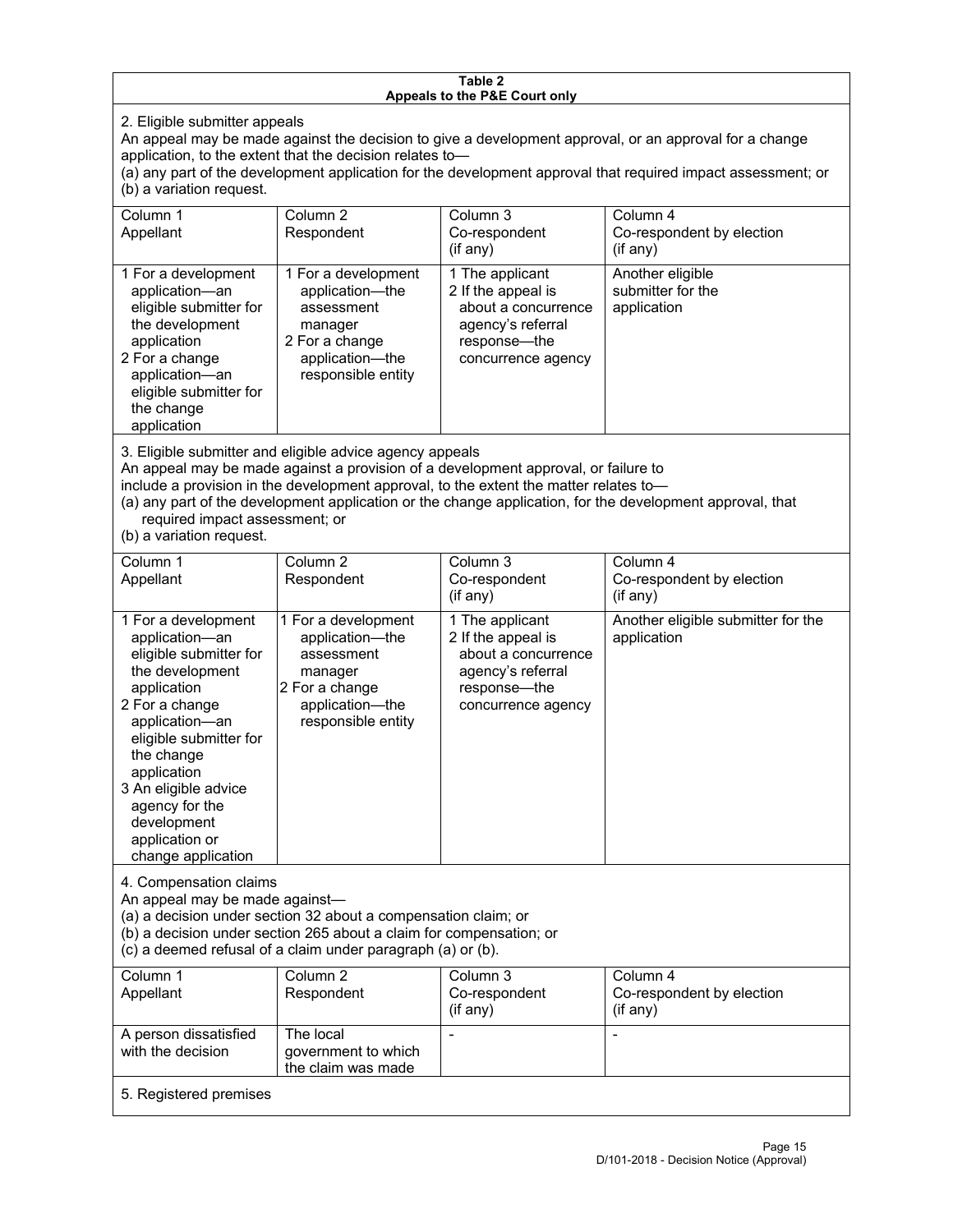| Table 2<br>Appeals to the P&E Court only                                                                                                                                                                                                                                                                             |                                   |                                                  |                                                                                                                                                                             |  |  |
|----------------------------------------------------------------------------------------------------------------------------------------------------------------------------------------------------------------------------------------------------------------------------------------------------------------------|-----------------------------------|--------------------------------------------------|-----------------------------------------------------------------------------------------------------------------------------------------------------------------------------|--|--|
| An appeal may be made against a decision of the Minister under chapter 7, part 4.                                                                                                                                                                                                                                    |                                   |                                                  |                                                                                                                                                                             |  |  |
|                                                                                                                                                                                                                                                                                                                      |                                   |                                                  |                                                                                                                                                                             |  |  |
| Column 1<br>Appellant                                                                                                                                                                                                                                                                                                | Column <sub>2</sub><br>Respondent | Column <sub>3</sub><br>Co-respondent<br>(if any) | Column 4<br>Co-respondent by election<br>$($ if any $)$                                                                                                                     |  |  |
| 1 A person given a<br>decision notice about<br>the decision<br>2 If the decision is to<br>register premises or<br>renew the<br>registration of<br>premises-an owner<br>or occupier of<br>premises in the<br>affected area for the<br>registered premises<br>who is dissatisfied<br>with the decision                 | The Minister                      |                                                  | If an owner or occupier starts the<br>appeal - the owner of the<br>registered premises                                                                                      |  |  |
| 6. Local laws<br>An appeal may be made against a decision of a local government, or conditions applied,<br>under a local law about-<br>(a) the use of premises, other than a use that is the natural and ordinary consequence of prohibited<br>development; or<br>(b) the erection of a building or other structure. |                                   |                                                  |                                                                                                                                                                             |  |  |
| Column 1<br>Appellant                                                                                                                                                                                                                                                                                                | Column <sub>2</sub><br>Respondent | Column 3<br>Co-respondent<br>(if any)            | Column 4<br>Co-respondent by election<br>(if any)                                                                                                                           |  |  |
| A person who-<br>(a) applied for the<br>decision; and<br>(b) is dissatisfied with<br>the decision or<br>conditions.                                                                                                                                                                                                  | The local government              | $\blacksquare$                                   | $\blacksquare$                                                                                                                                                              |  |  |
|                                                                                                                                                                                                                                                                                                                      | Table 3                           |                                                  |                                                                                                                                                                             |  |  |
| Appeals to the tribunal only<br>1. Building advisory agency appeals<br>An appeal may be made against giving a development approval for building work to the extent the building<br>work required code assessment against the building assessment provisions.                                                         |                                   |                                                  |                                                                                                                                                                             |  |  |
| Column 1<br>Appellant                                                                                                                                                                                                                                                                                                | Column <sub>2</sub><br>Respondent | Column <sub>3</sub><br>Co-respondent<br>(if any) | Column 4<br>Co-respondent by election<br>(if any)                                                                                                                           |  |  |
| A building advisory<br>agency for the<br>development application<br>related to the approval                                                                                                                                                                                                                          | The assessment<br>manager         | The applicant                                    | 1 A concurrence agency for the<br>development application<br>related to the approval<br>2 A private certifier for the<br>development application<br>related to the approval |  |  |
| 3. Certain decisions under the Building Act and the Plumbing and Drainage Act<br>An appeal may be made against a decision under-<br>(a) the Building Act, other than a decision made by the Queensland Building and Construction Commission; or<br>(b) the Plumbing and Drainage Act, part 4 or 5.                   |                                   |                                                  |                                                                                                                                                                             |  |  |
| Column 1<br>Appellant                                                                                                                                                                                                                                                                                                | Column <sub>2</sub><br>Respondent | Column 3<br>Co-respondent<br>(if any)            | Column 4<br>Co-respondent by election<br>(if any)                                                                                                                           |  |  |